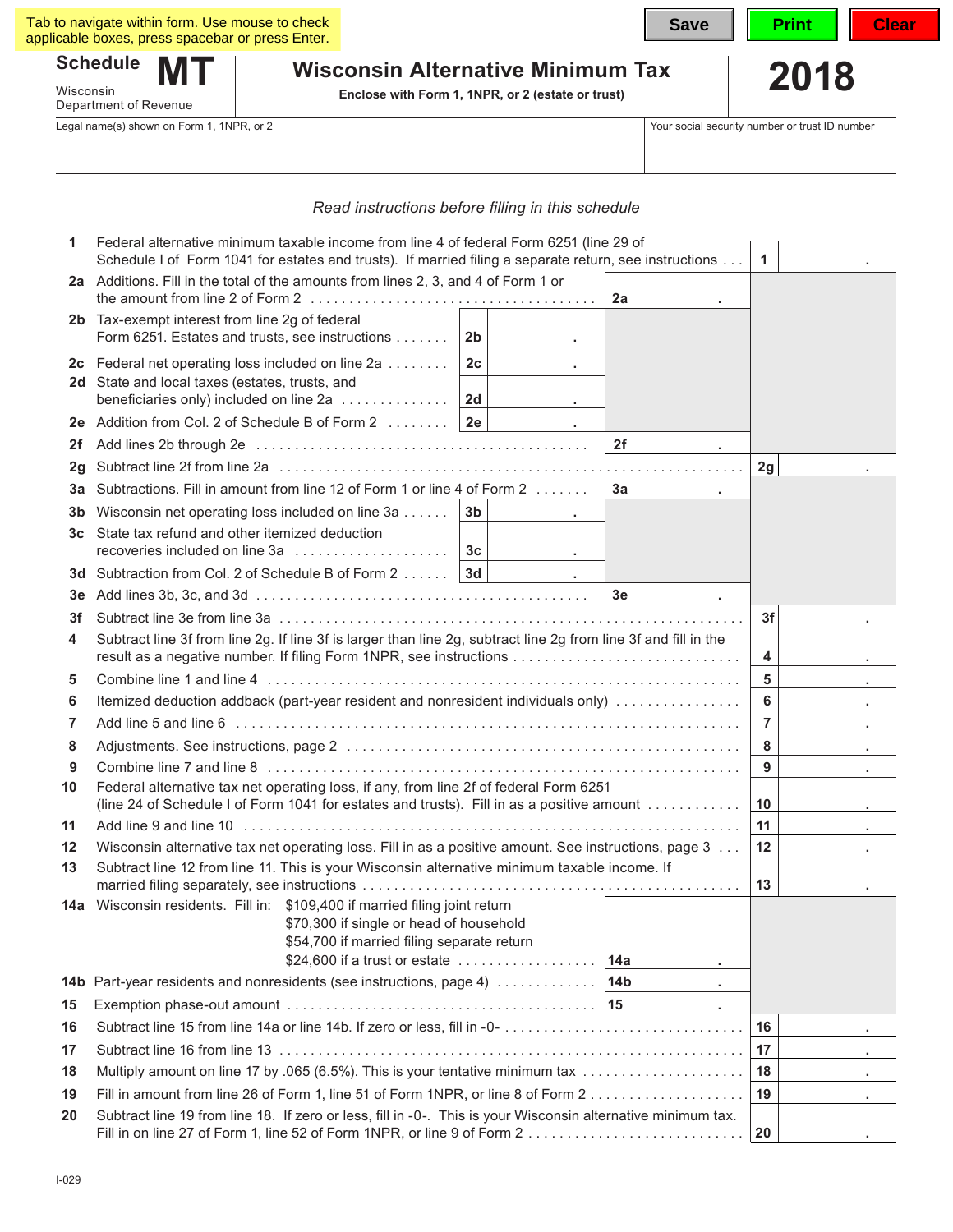# **General Instructions**

### **Who Must File**

Generally, you may have to pay alternative minimum tax if your Wisconsin income combined with any adjustment or tax preference items totals more than:

- \$109,400 if married filing a joint return,
- \$70,300 if single or head of household,
- \$54,700 if married filing a separate return, or
- \$24,600 if a trust or estate.

**Note**: These guidelines do not apply to part-year resident and nonresident individuals, estates, and trusts because of required proration.

See the instructions for federal Form 6251 (Schedule I of Form 1041 for estates and trusts) for descriptions of adiustment and tax preference items.

Individuals, estates, and trusts must file Schedule MT if the income tax computed on line 26 of Wisconsin Form 1, line 51 of Wisconsin Form 1NPR, or line 8 of Wisconsin Form 2 is less than the Wisconsin tentative minimum tax.

# **Specific Instructions**

CAUTION: The Internal Revenue Service hadn't finalized the 2018 federal Forms 1041 and 6251 at the time that Schedule MT went to print. Therefore, line numbers on federal Forms 1041 and 6251 referred to on Schedule MT and in these instructions may change.

#### **Line 1 Federal Alternative Minimum Taxable Income (AMTI)**

*Individuals* – Fill in your federal AMTI from line 4 of federal Form 6251.

*Estates and Trusts* – Fill in your share of AMTI from line 29 of Schedule I of federal Form 1041.

### **Exceptions**

• If differences between federal and Wisconsin law affect you, you must recompute Form 6251 (Schedule I of Form 1041 for estates and trusts), substituting the federal income amounts for the income shown on federal Form 1040 (Form 1041 for estates and trusts). Label this recomputed Form 6251 (Schedule I of Form 1041 for estates and trusts) "Wisconsin" and enclose it with your Wisconsin income tax return.

• If you are married filing a separate federal income tax return and are required to include an additional amount of federal AMTI on line 4 of federal Form 6251 because your federal AMTI exceeds \$718,800, fill in on line 1 of Schedule MT the federal AMTI before such additional amount was included.

## **Line 2 Additions**

Because your federal AMTI (line 1 of Schedule MT) may include items which are not deductible for Wisconsin, or such federal income does not include items which are taxable for Wisconsin, you may have to add these items to arrive at the correct Wisconsin AMTI.

*Resident Individuals* – Fill in lines 2a, 2b, and 2c. Do not fill in an amount on line 2d or 2e. Also, fill in lines 2f and 2g.

**Exception** If you are a beneficiary of an estate or trust, fill in on line 2d the amount of state and local taxes which is included in Column (c) of your Schedule 2K-1.

*Resident Estates and Trusts* – Fill in lines 2a through 2g. For line 2b, fill in only the portion of the tax preference for tax-exempt interest from line 8 of Schedule I of your federal Form 1041 which is allocable to nondistributable income.

*Part-Year Resident and Nonresident Individuals, Estates, and Trusts* – Fill in -0- on line 2g and see the instructions for line 4.

### **Line 3 Subtractions**

Because your federal AMTI (line 1 of Schedule MT) may include items which are not taxable for Wisconsin, or such federal income does not include items which are deductible for Wisconsin, you may have to subtract these items to arrive at the correct Wisconsin AMTI (for example, the Wisconsin capital gain exclusion is subtracted from federal AMTI to arrive at Wisconsin AMTI).

*Resident Individuals* – Fill in lines 3a, 3b, and 3c. Do not fill in an amount on line 3d. Also, fill in lines 3e and 3f.

*Resident Estates and Trusts* – Fill in lines 3a through 3f.

*Part-Year Resident and Nonresident Individuals, Estates, and Trusts* – Fill in -0- on line 3f and see the instructions for line 4.

#### **Line 4**

*Resident Individuals, Estates, and Trusts* – If line 3f is smaller than line 2g, subtract line 3f from line 2g and fill in the result on line 4. If line 3f is larger than line 2g, subtract line 2g from line 3f and fill in the result as a negative number on line 4.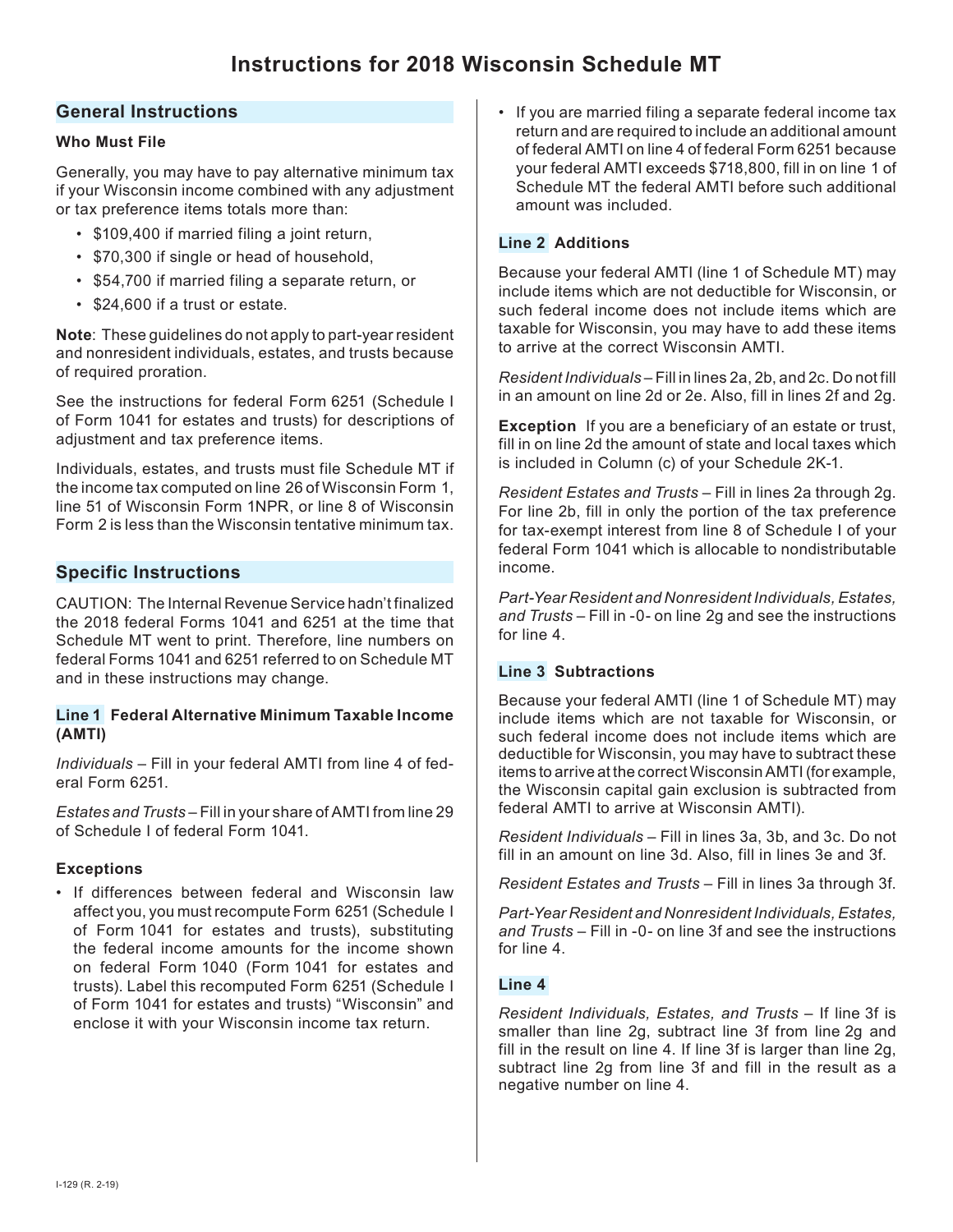*Part-Year Resident and Nonresident Individuals, Estates, and Trusts* – Complete the following worksheet to determine the amount to fill in on line 4.

| 1. Wisconsin income from line 31 of<br>Form 1NPR* (line 2, Part II of Schedule NR) 1.                                                                                                  |  |
|----------------------------------------------------------------------------------------------------------------------------------------------------------------------------------------|--|
| 2. Wisconsin net operating loss included<br>on line 15, column B of Form 1NPR<br>(line 16, column (b) of Schedule NR).<br>Enter as a positive number $\dots$ . 2.                      |  |
| 3. State income tax refund from line 4,<br>column A of Form 1NPR<br>(line 8, column (a) of Schedule NR) . 3.                                                                           |  |
| 4. Recoveries of federal itemized<br>deductions included on line 15,<br>column A of Form 1NPR<br>(line 8, column (a) of Schedule NR) . 4.                                              |  |
| 5. Add lines 1 through 4 5.                                                                                                                                                            |  |
| 6. Federal income (see Note below)<br>from line 32 of Form 1NPR*<br>(line 24, column (a) of Schedule NR) 6.                                                                            |  |
| 7. Federal net operating loss carryover<br>from line 21 of federal Schedule 1<br>(Form 1040) (line 16, column (a) of<br>Schedule NR). Enter as a positive                              |  |
| 8. Estates and trusts - taxes from line<br>11, column (a) of Schedule NR 8.                                                                                                            |  |
| 9. Add lines 6 through 8 9.                                                                                                                                                            |  |
| 10. If line 9 is smaller than line 5, subtract<br>line 9 from line 5 and fill in the result.<br>If line 9 is larger than line 5, subtract<br>line 5 from line 9 and fill in the result |  |

as a negative number  $\dots \dots \dots 10$ .

Fill in the amount from line 10 of the worksheet on line 4 of Schedule MT.

**\***If line 30 is greater than line 16, subtract line 30 from line 16 and enter as a negative number.

**Note**:If military compensation of a nonresident was excluded from line 1, Column A of Form 1NPR, include the amount excluded in federal income on line 6 of the worksheet above.

#### **Line 6 Itemized Deduction Addback**

*Resident Individuals and Estates and Trusts* – Fill in -0 on line 6.

*Part-Year Resident and Nonresident Individuals* – You may have to add back to federal AMTI a portion of your itemized deductions. Fill in the worksheet in the next column.

#### **Itemized Deduction Addback Worksheet**

Figure the amount to add back as follows:

| 1. Itemized deductions from line 8<br>of federal Form 1040 (treat as a<br>positive number) less the amount<br>of taxes from federal Schedule A,<br>line 7, included on line 2a and line 2c |
|--------------------------------------------------------------------------------------------------------------------------------------------------------------------------------------------|
| 2. Fill in one (1.00) minus the proration<br>ratio from line $33$ of Form $1NPR$ 2.                                                                                                        |
| 3. Multiply line 1 by line 2. Fill in the result<br>here and on line 6 of Schedule MT . 3.                                                                                                 |

#### **Line 8 Adjustments**

• If adjustments and preferences reported on lines 2d, 2g, 2i through 2t, and 3 of federal Form 6251 (lines 2, 4, 6, 8, and 10 through 23 of Schedule I of federal Form 1041 for estates and trusts) did not result in a tax benefit for Wisconsin tax purposes, fill in the net amount of those adjustments and preference items on line 8 of Schedule MT. Adjustments and preferences will not produce a tax benefit if you are a part-year resident or nonresident of Wisconsin and the related income or deduction does not have a Wisconsin situs. (**Note**: Also include any portion of the adjustment from line 2c of federal Form 6251 that relates to investment interest expense reported on Schedule E which did not result in a tax benefit.)

**Example**:You are a nonresident of Wisconsin, but are required to file a Wisconsin income tax return because of rental property you own in Wisconsin. On lines 2l and 2m of federal Form 6251 you report an accelerated depreciation tax preference of \$5,000 that relates to rental property you own in Illinois and a passive activity loss adjustment of \$5,000 that relates to an Iowa partnership in which you are a limited partner. The income from your rental property in Illinois is not taxable to Wisconsin and the income from your limited partnership interest is not allocable to Wisconsin. The total of the accelerated depreciation tax preference and passive activity loss adjustment (\$10,000) should be filled in on line 8 of Schedule MT as a negative number.

CAUTION:Estates and trusts should only enter amounts allocable to nondistributable income.

**Example**:A nonresident trust is required to file a Wisconsin tax return because of rental property owned in Wisconsin. Line 2 of Schedule I of federal Form 1041 reports qualified residence interest itemized deductions of \$10,000, one-half of which are nondistributable income. As the qualified residence interest itemized deduction is not allocable to Wisconsin, the amount of the adjustment allocable to nondistributable income (\$5,000) should be filled in on line 8 of Schedule MT as a negative number.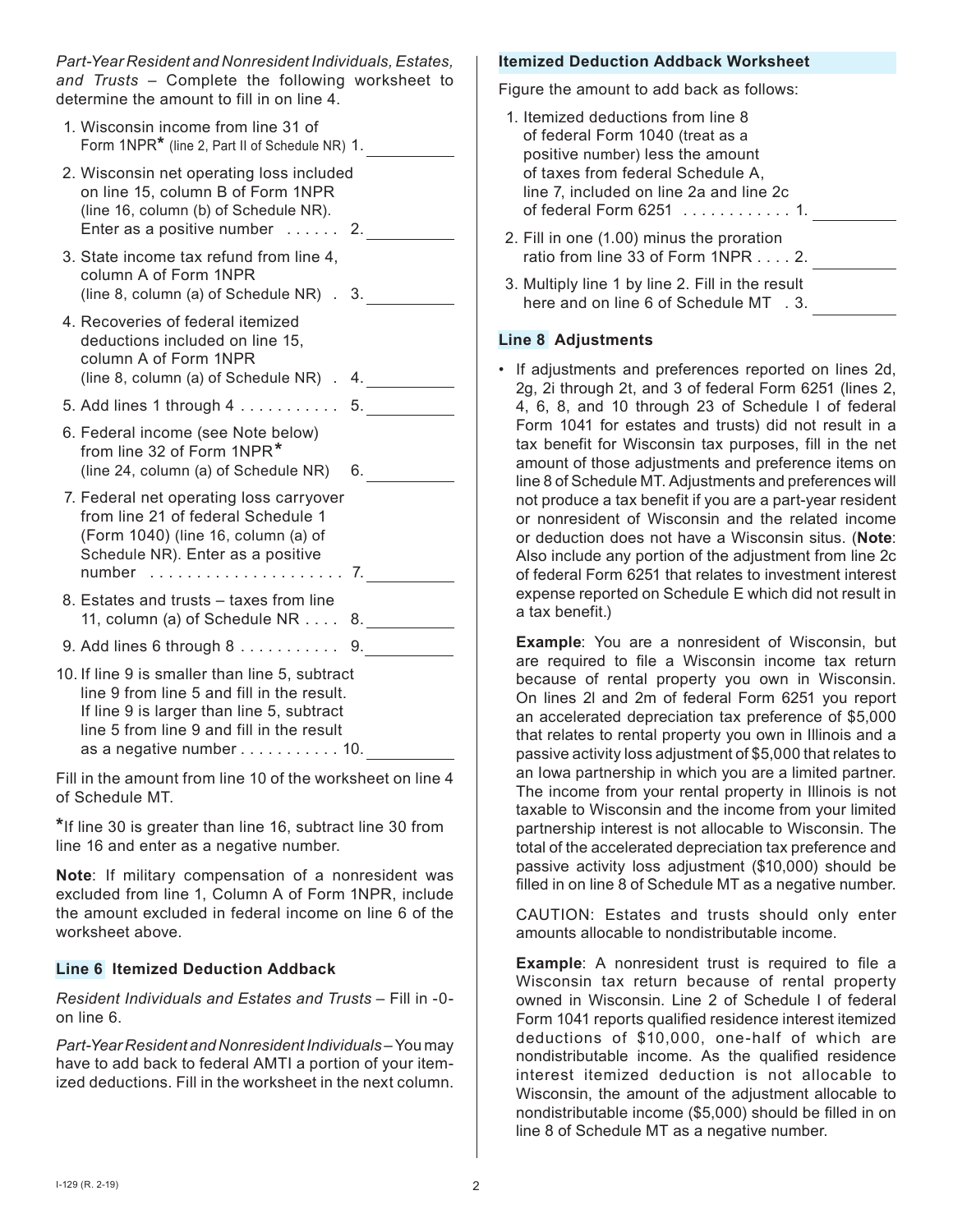• If an amount reported on line 2i of federal Form 6251 (line 10 of Schedule I of federal Form 1041 for estates and trusts) with regard to incentive stock options is included in federal AMTI, that adjustment relating to stock options (including any basis adjustment) should be reduced by 20% for Wisconsin purposes. Fill in the 20% reduction on line 8 of Schedule MT.

CAUTION:Do not add back 20% of the federal basis adjustment made when incentive stock option stock is sold if you did not receive a Wisconsin tax benefit from reducing the federal adjustment in the year of exercise by 20%.

• If any addition or subtraction amount on line 2a or 3a of Schedule MT (or used in computing Wisconsin income for nonresidents or part-year residents) relates to items that generate adjustment or preference amounts for minimum tax purposes on lines 2d, 2g, 2i through 2t, and 3 of federal Form 6251 (lines 6, 8, and 10 through 23 of Schedule I of federal Form 1041 for estates and trusts), any resulting increase or decrease in the amount of the adjustment or preference item for Wisconsin purposes should be filled in on line 8 of Schedule MT.

**Example**:On line 2a of Schedule MT, you claimed an addition (from Schedule T) due to a difference in basis for federal and Wisconsin purposes. The property is depreciated using the ACRS method of depreciation. As a result, you reported as a tax preference the difference between ACRS depreciation and straight line depreciation on federal Form 6251. The amount of this tax preference should be reduced to reflect the difference in depreciation allowable for Wisconsin and federal purposes.

• If adjustments or preferences distributed to you from a tax-option (S) corporation, partnership, estate, or trust differ for Wisconsin, fill in the amount of the difference on line 8 of Schedule MT.

**Example**:On your Wisconsin Schedule 5K-1 (Tax-Option (S) Corporation Shareholders' Share of Income, Deductions, Credits, etc.), the federal amount of adjustments distributed is \$8,000. An adjustment is shown in Column (c) of (\$3,000) and a Wisconsin amount of \$5,000 is shown in Column (d). Since \$8,000 is already included on line 1 of Schedule MT, fill in \$3,000 on line 8 as a negative number.

**Example**:On your Wisconsin Schedule3K-1 (Partner's Share of Income, Deductions, Credits, etc.), the federal amount of tax preferences distributed is \$5,000. A modification is shown in Column (c) of (\$2,000) and a Wisconsin amount of \$3,000 is shown in Column (d). Since \$5,000 is already included on line 1 of Schedule MT, fill in \$2,000 on line 8 of Schedule MT as a negative number.

• If the difference between the Wisconsin adjusted basis and the federal adjusted basis of depreciable assets owned on the last day of your 2013 tax year is not the same for regular tax and minimum tax purposes, fill in 20% of the difference on line 8 of Schedule MT.

**Example:** For regular tax purposes, there is a basis adjustment of (\$25,000) resulting from the difference between the Wisconsin adjusted basis and the federal adjusted basis of depreciable assets owned on the last day of your 2013 tax year. The basis adjustment for minimum tax purposes is (\$35,000). Fill in \$2,000 (\$10,000 x 20%) as a negative number on line 8 of Schedule MT.

#### **Line 12 Wisconsin Alternative Tax Net Operating Loss (ATNOL)**

If you sustained a Wisconsin regular tax net operating loss (NOL) in years prior to 2018, you must compute your Wisconsin ATNOL and carryforward.

If you sustain a Wisconsin regular tax NOL in 2019 or 2020 and elect to carry it back to 2018, you must compute your Wisconsin ATNOL and carryback.

Your ATNOL for the loss year is your regular tax NOL reduced or increased, as appropriate, by those tax preference items and adjustments from federal Form 6251 for the loss year that applied for Wisconsin. If in any year the tax preferences and adjustments are greater than your regular tax NOL, you do not have an ATNOL for that year.

An ATNOL for years prior to 2014 may be carried forward and used to decrease AMTI for up to 15 years. An ATNOL for 2014 and future years may be carried back for 2 years and then carried forward for up to 20 years. If 2018 is the first year to which the ATNOL is carried, the amount of the carryforward or carryback is the amount of the ATNOL. Otherwise, the amount of the carryforward or carryback is the amount of the ATNOL remaining after subtracting the amount used in the preceding carryforward or carryback year(s) to decrease AMTI. You must consider the ATNOL used in each carryforward or carryback year even if you did not owe Wisconsin alternative minimum tax each year.

**Example:** Your regular tax NOL and tax preferences are indicated below. For 2015 and 2016, you used \$5,000 of your ATNOL to decrease AMTI. You would compute your Wisconsin ATNOL carryover of \$9,000 to 2018 as follows:

|                                       | 2015    | 2016              | 2017        |
|---------------------------------------|---------|-------------------|-------------|
| Regular tax NOL                       | \$5,000 | \$15,000 \$29,000 |             |
| Less tax preferences                  | 2,000   | 4,000             | 33,000      |
| <b>ATNOL</b>                          | \$3,000 | \$11,000          | \$<br>$-0-$ |
| Less ATNOL used to<br>decrease AMTI   | 3,000   | 2,000             | - 0 -       |
| ATNOL carryover available<br>for 2018 |         | $$ -0 - $ 9,000$  | \$<br>- 0 - |